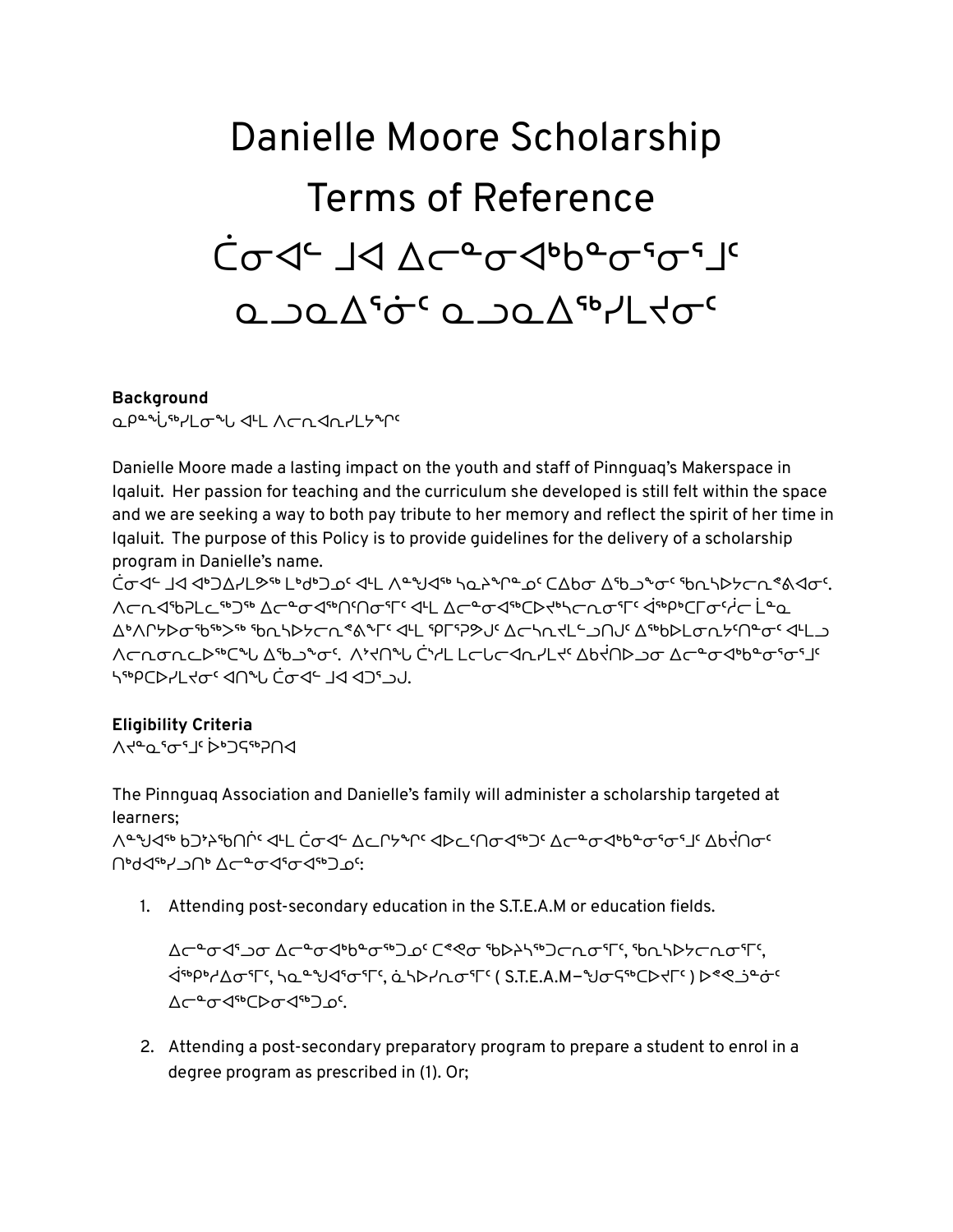∆ܒ°ܡ≮'ז ܐܠܒAءܐ') د (<۵-۵) د که اجام د کور کا اجراء حاضر است که د است که د ا ᑕᑕᑎᕆᓯᒪᔪᓂᑦ ᖁᕝᕙᕈᑎᓂᑦ ᐃᓕᓐᓂᐊᖅᑕᒥᖕᓄᑦ ᓇᓗᓇᐃᖅᓯᒪᓂᖃᖅᑐᖅ ᐅᕙᓂ (1). ᐅᕝᕙᓘᓐᓃᑦ;

3. Participating in learning opportunities outside of formal education institutions in one of, or a mix of S.T.E.A.M, cultural and language preservation or education.

 $\Delta$ ()  $\Delta$ ص  $\Delta$ ص $\Delta$ م ط $\Delta$ وح وحوح وا $\Delta$ وح وا $\Delta$ ي وحرف والي محرف وضع وحص وحص وحص وحص وحص وحص وحص ᖃᐅᔨᓴᖅᑐᓕᕆᓂᕐᒥᑦ, ᖃᕆᓴᐅᔭᓕᕆᓂᕐᒥᑦ, ᐋᖅᑭᒃᓱᐃᓂᕐᒥᑦ, ᓴᓇᓐᖑᐊᕐᓂᕐᒥᑦ, ᓈᓴᐅᓯᕆᓂᕐᒥᑦ ( S.T.E.A.M−ᢤᡕᡋᠲᡩᡄᢂᡕᡩᢂᡃ᠂᠗ᡕᢀᢣᡆ᠅ᡘᡕ᠖ᢣᡗᢋ᠘ᡄ᠗ᡁᢄᡕᠷᠷᠷᠷᠷᠷᠷᠷᠷᠷᠷᠷᠷᠷᠷᠷᠷᠷᠷᠷᠷᠷᠷᠷᠷᠷᠷᠷᠷᠷᠷᠷᠷᠷᠷ ᠘ᡕ᠆ᢡᡉᡏᢀᡃᡉᠲ᠖

The applicants must fit the following criteria; ᑕᑕᑎᖅᓯᒪᔪᑦ ᐊᒃᑐᐊᓂᖃᕆᐊᖃᖅᐳᑦ ᐆᒃᑐᕋᖅᑕᐅᓯᒪᔪᓂᑦ;

- Be a resident of Nunavut.
- <del>J</del>Q&FDCD
- Submission of a complete application package.
- <del>⊃</del> o⊃r°⊂CN®YLJ'CCNn<
- Accepted for studies in a program that fits the criteria above.
- ᐊᖏᖅᑕᐅᓯᒪᓗᓂ ᐃᓕᓐᓂᐊᕐᓂᐊᖅᑕᖓᓄᑦ ᐊᒃᑐᐊᓂᖃᕐᓗᓂ ᐆᒃᑐᕋᖅᑕᐅᓯᒪᔪᓂᑦ ᐊᑖᓃᑦᑐᓂᑦ.

There is no age restriction for applicants. ᐅᑭᐅᖃᕈᓐᓇᖅᐳᖅ ᖃᔅᓯᑐᐃᓐᓇᕐᒥᑦ ᐱᓇᓱᒍᑎᐅᔪᖅ.

*Ineligible Programs;*

**Λ**ႭჄႮႠϷ<del>ᡪ</del>ჼႭჼՐჼჂჼ ∆<del>ϲ</del>ჼϭ*Ϥ*ჼჼႠϷᡲϭჼ

- Professional development courses, on-the-job training or mentorship programs in which an employer covers an employee's salary and associated costs for an employee's participation in an advancement or career development program.
- ᖁᑦᑎᓛᖑᔪᓄᑦ ᐃᓕᓐᓂᐊᒐᒃᓴᑦ, ᓴᓇᕝᕕᖕᓄᑦ ᓴᓇᓗᓂ ᐃᓕᓐᓂᐊᕐᓂᖅ ᐅᕝᕙᓘᓐᓃᑦ ᐃᑲᔪᖅᑎᐅᓗᓂ ᐃᓕᓐᓂᐊᖅᑐᓄᑦ ᓴᓇᔨᐅᔪᖅ ᐊᑭᓕᖅᓱᖅᑕᐅᓗᓂ ᑮᓇᐅᔭᓕᐊᖓᓂᑦ ᐊᒻᒪ ᐱᓕᕆᕕᐊᓄᑦ ᐊᑭᓕᖕᒧᑦ ᓴᓇᔨᐅᔪᒧᑦ ᐃᓚᐅᖃᑕᐅᔪᒧᑦ ᐊᑐᖅᑕᒥᓄᑦ ᐅᕝᕙᓘᓐᓃᑦ ᓴᓈᒃᓴᒧᑦ ≤'Ω°∿°' ∆⊂°°O √'0°'.

## **Scholarship Details;**

ᐃᓕᓐᓂᐊᒃᑲᓐᓂᕐᓂᕐᒧᑦ ᐃᑲᔫᑎ ᓇᓗᓇᐃᔭᖅᓯᒪᓂᖓ**;**

The Scholarship is available for one or multiple applicants, depending on intake and at an amount to be determined based on need and availability. There is no set scholarship amount to encourage students to request what they need to be successful in their studies. ᐃᓕᓐᓂᐊᒃᑲᓐᓂᕐᓂᕐᒧᑦ ᐃᑲᔫᑎᑦ ᐊᑐᐃᓐᓇᐅᕗᖅ ᐊᑕᐅᓯᐊᕐᓗᓂ ᐅᕝᕙᓘᓐᓃᑦ ᐅᓄᖅᑐᐃᕐᓗᒍ ᐱᓇᓱᒃᑐᒧᑦ, ᐊᑐᕐᓂᖓ ᒪᓕᒡᓗᒍ ᐊᒻᒪ ᑮᓇᐅᔭᖅ ᐊᑐᕆᐊᖃᖅᑕᖓ ᒪᓕᒡᓗᒍ ᐊᒻᒪᓗ ᐱᔪᓐᓇᕐᓂᐊ. ᐋᖅᑭᒃᓯᒪᓐᖏᓚᖅ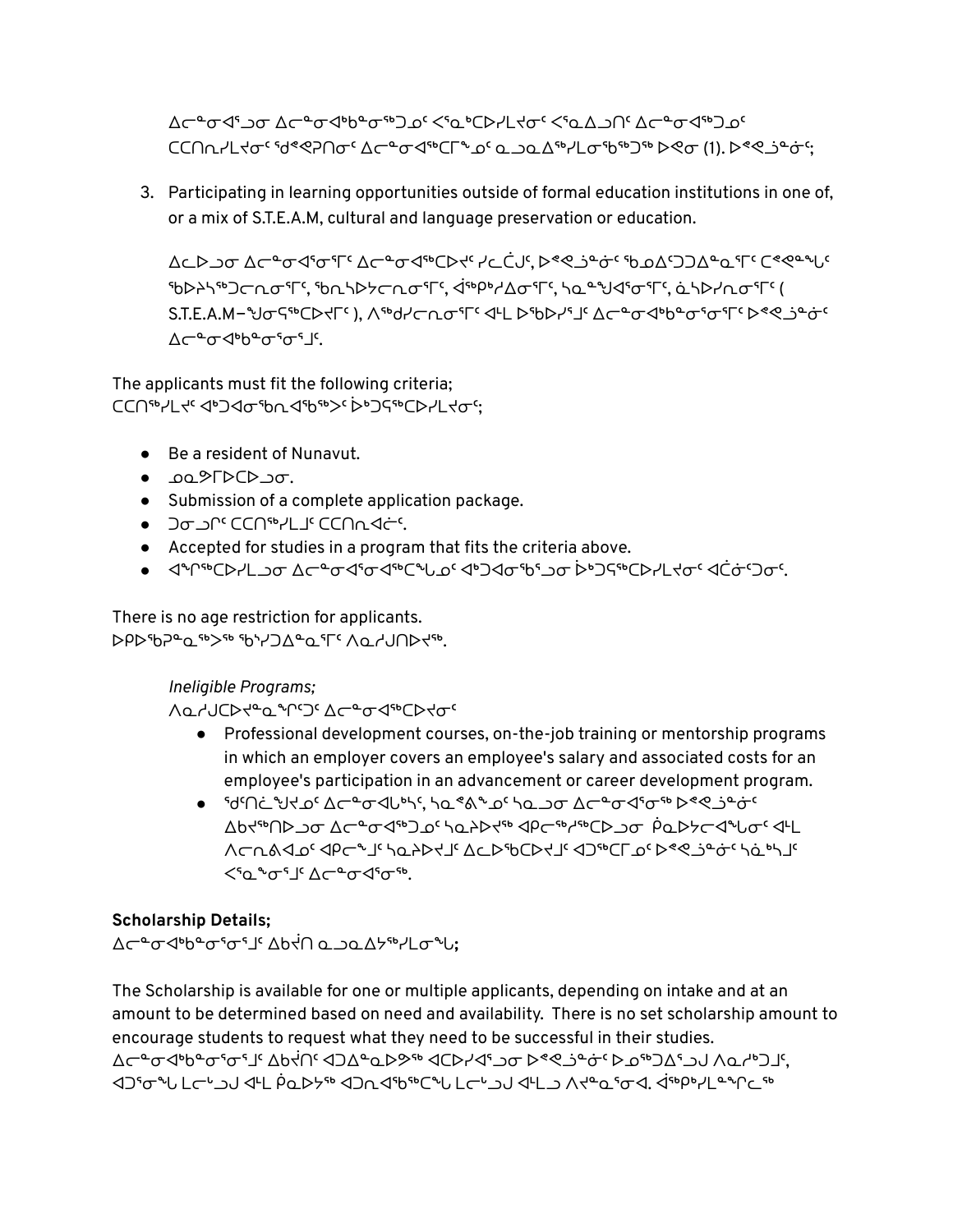∆Ხ₹∩⊳ל • ∀די איירי אבי לכ • לייט לאקלי ∆⊂≞o⊲

The Danielle Moore Scholarship will provide a maximum of \$5,000 annually. ᑖᓐᓈ ᑖᓂᐊᓪ ᒧᐊ ᐃᑲᔫᑎᖓ ᑐᓂᓯᔪᓐᓇᖅᐳᑦ ᑭᒡᓕᖃᕐᓗᒍ \$5000−ᓂᑦ ᐊᕐᕌᒍ ᐊᑕᐅᓯᐊᕐᓗᒍ.

### **Application And Award Process**

ᐱᓇᓱᒍᑎ ᐊᒻᒪ ᑐᓂᔭᐅᓂᐅᑉ ᐊᐅᓚᓂᕆᔭᖓ

Applications for the program may be made at any time of year after students have notice of acceptance. Applications need to include a complete scholarship application form and provide proof of acceptance to a qualifying program.

ᐱᓇᓱᒍᑏᑦ ᐱᓇᓲᑎᒧᑦ ᖃᖓᑐᐃᓐᓇᑦᑎᐊᖅ ᑎᑎᕋᖅᑕᐅᔪᓐᓇᖅᐳᑦ ᐊᕐᕌᒎᑉ ᐃᓗᐊᓂ ᐃᓕᓐᓂᐊᖅᑐᑦ ᐊᖏᖅᑕᐅᑐᐊᕈᑎᒃ ᐃᓕᓐᓂᐊᕈᒪᔭᕐᒥᓄᑦ. ᐱᓇᓱᒍᑏᑦ ᐃᓗᓕᖃᕆᐊᖃᖅᐳᑦ ᑕᑕᑎᕆᐊᓖᑦ ᑕᑕᑎᖅᓯᒪᓗᒋᑦ ∩קר ⊥ולייץ סני ום ∟וילים סליך של חלקים של ה

Applications can be submitted to contact@pinnquaq.com, or hand-delivered to any Pinnguaq Makerspace location.

ᐱᓇᓲᑏᑦ ᓇᒃᓯᐅᑎᔭᐅᔪᓐᓇᖅᐳᑦ ᐅᕗᖓ [contact@pinnguaq.com](mailto:contact@pinnguaq.com), ᐅᕝᕙᓘᓐᓃᑦ ᑐᓂᓗᒋᑦ ᐱᓐᖑᐊᖅ ᖃᕆᓴᐅᔭᓕᕆᕝᕕᐊᓄᑦ ᐃᓂᒋᔭᖓᓄᑦ.

In 2022 the application process will open on March 1st 2022 and close on June 1st 2022. The deadlines can be changed by the review committee at any time with notice. 2022−୮ ∧طלטן ֹי ∧רליסלי״⊃י בי≻ 1−ך 2022−ך יליב בו בו איילישי אס לסי 2022−ᒥᑦ. ᐃᓱᓕᕝᕕᐊ ᐊᓯᔾᔨᖅᑕᐅᑐᐃᓐᓇᕆᐊᓕᒃ ᕿᒥᕐᕈᓂᐊᖅᑐᓄᑦ ᖃᖓᑐᐃᓐᓇᖅ.

## **Eligible Expenses**

∧לق <sup>ק</sup>ים יה ⊲do

Scholarships can be applied towards the following expenses; ∆Ხ₹ስ٬ ∆ᡄقصطەلەتون"، ⊲ئەدلە*≮ق ھە>د* لە

- Tuition and associated fees
- ∆⊂ºơIPNCT JPC JPCNT JC
- Books, materials and program supplies
- ᢧᡩᡉᡄᡄᢆᡶᠣᡃᡪᠴᡬ᠂ᡘᡄ᠆ᢐᢦᡏᡲᠴᠥ᠂ᡆ᠑ᡏᠥᡏᡑ᠑᠖᠂ᡏᠷᡏᡏ᠆ᡐᡄ᠆ᢐᢦᡏᠾᢣᠰᢣᡩ
- Travel and accommodation expenses
- ᖃᖓᑦᑕᐅᑎᓄᑦ ᐊᒻᒪ ᑐᔪᕐᒥᔾᔪᑎᓄᑦ ᐊᑭᓕᕆᐊᓕᖕᓄᑦ

## **Application Submission and Review**

∧Q קביק קאב

*Application Submission*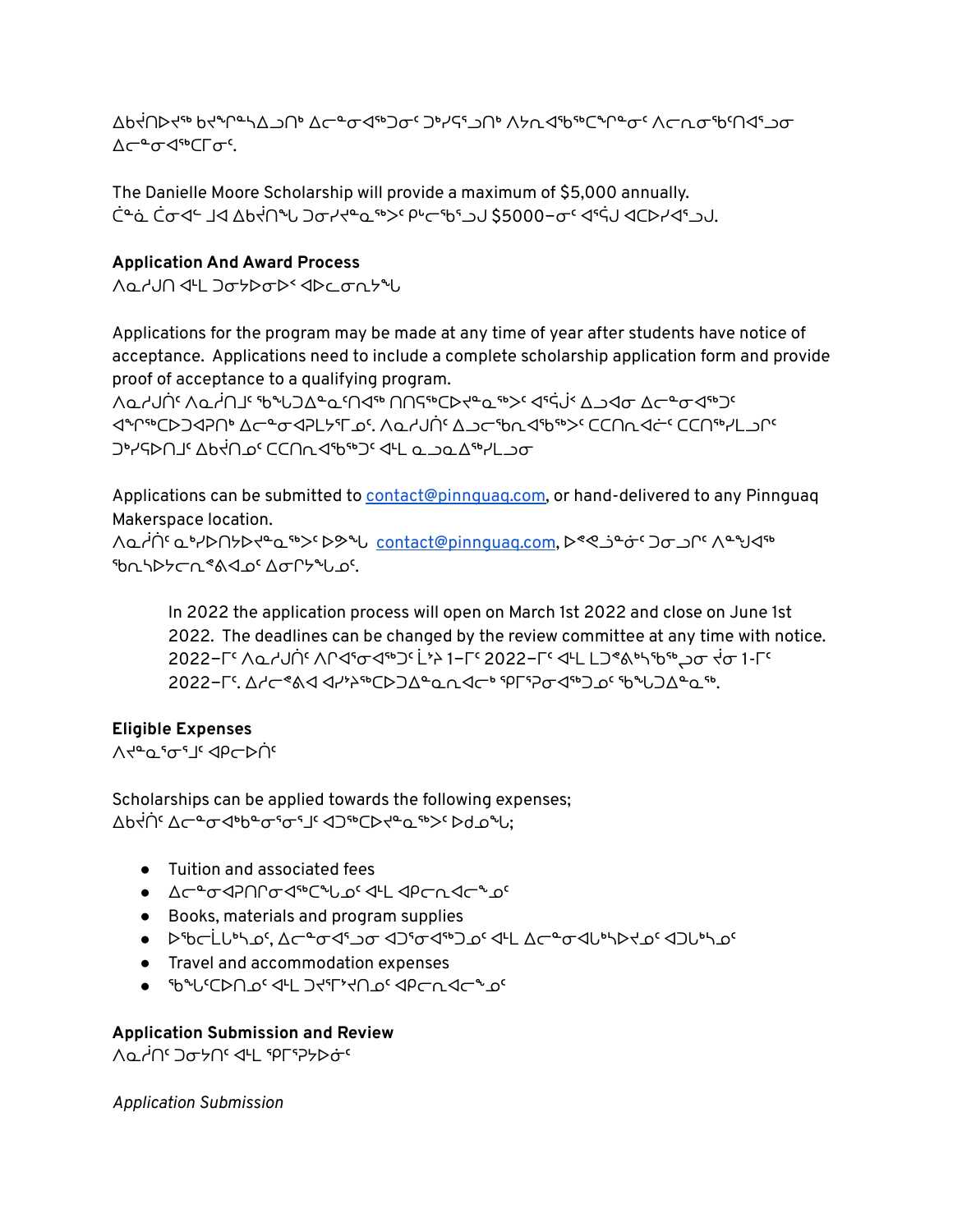## ∩⊿ ضطر ∩∧o

The Danielle Moore Scholarship will accept submissions from the opening of the application process each year. A completed application needs to include the following; <u>َّرُم C לסד4 IS לאלח ∧ם לחסי</u> ∧ינויכיס שיים ∧ם לטון לאשלי כלכחת של־י שיק לי ∆ Ċʰd◁ *∧* Q~i (`∆) ⊂ʻb∩◁ˁbˤʰ> > bdσ<sup>ኈ</sup>U:

- Application Form
- $\bullet$   $CCOP$
- Proof of Acceptance to a Qualifying Program
- ᓇᓗᓇᐃᓯᒪᔪᖅ ᐊᖏᖅᑕᐅᓂᕐᒥᑦ ᐃᓕᓐᓂᐊᕐᓂᐊᖅᑕᖓᓄᑦ

*Review Process* ᕿᒥᕐᕈᔭᐅᓂᐊᑕ ᐊᐅᓚᓂᐊ

A review committee will be assembled made up of a representative from the following; <u>ᲮᲘᲡ</u>ᲞჼᲮჼ<del>ჿ</del>よჼჼᲐ~ ჼႷႠჼჂႫႺჃჼႦႳჿႺႷჼჼჽႷႻჽჀႷჼႭႭႭჽ

- Representative from Pinnguaq
- ᑎᒃᑯᐊᖅᑕᐅᓯᒪᔪᖅ ᐱᓐᖑᐊᖅ ᑲᑐᔾᔨᖃᑎᒌᓂᑦ
- Representative appointed by Danielle Moore's family.
- ᑎᒃᑯᐊᖅᑕᐅᓯᒪᔪᖅ ᑕᕝᕙᓐᖓᑦ ᑖᓂᐅᓪ ᒧᐊ ᐃᓚᖏᓐᓂᑦ.

The committee will meet when needed, as decided by the committee. The committee will also have the ability to change or add members to the committee as they see fit and through a vote. ᑖᒃᑯᐊ ᑲᑎᒪᔨᕋᓛᑦ ᑲᑎᖃᑦᑕᕐᓂᐊᖅᐳᑦ ᑲᑎᑦᑕᕆᐊᖃᕌᖓᑕ, ᑲᑎᒪᔩᑦ ᑲᑎᖃᑎᖃᕈᒪᔭᕌᖓᑕ. ᑖᒃᑯᐊ ᑲᑎᒪᔩᑦ ᐊᓯᔾᔨᖅᓯᔪᓐᓇᕐᓂᐊᖅᑐᑦ ᐊᓯᔾᔨᖅᓯᔭᕆᐊᖃᖅᐸᑕ ᐅᕝᕙᓘᓐᓃᑦ ᐃᓚᓯᔭᕆᐊᖃᖅᐸᑕ ᑲᑎᒪᔨᐅᓂᐊᖅᑐᓂᑦ ᐊᒻᒪ ᓂᕈᐊᖅᐸᒡᓗᑎᒃ.

Recipients of the scholarship will be selected by the review committee outlined above upon review and receipt of a complete application package.

∧طنّ كك ∕hódºd ar an i dan dary i أ^طح الله عن المسابق المسابق المسابق المسابق المسابق المسابق المسابق المسابق<br>المراجع IL ∧Q~``^ CCN®YLo®^`^^^^^

The recipient will agree to provide reporting in the form of stories, images and financial reporting as needed. The exact requirements will be determined by the review committee and detailed in the signed agreement.

ΛQ ινιος Ϥάλλεν ο ω Δήλωσ να τη στηλασία στηλασή στηλασή. Αν φηριάς ᓇᓗᓇᐃᖅᓯᒪᓂᖏᑦ ᓇᓗᓇᐃᕐᓗᓂᒋᑦ. ᐱᓇᓱᒍᑏᑦ ᐊᑐᕆᐊᖃᖅᑕᖏᑦ ᐊᑐᖅᑕᐅᓗᑎᒃ ᑖᒃᑯᓇᓐᖓᑦ ᕿᒥᕐᕈᔨᓄᑦ ᑲᑎᒪᔨᕋᓛᖑᔪᓄᑦ ᐊᒻᒪ ᓇᓗᓇᐃᔭᖅᓯᒪᑦᑎᐊᕐᓗᒋᑦ ᐊᑎᓕᐅᖅᓯᒪᓂᖓ ᐊᖏᕈᑎᒧᑦ.

#### **Selection and Reporting**

σεd<βσεν <1L α ΩαΔεσε